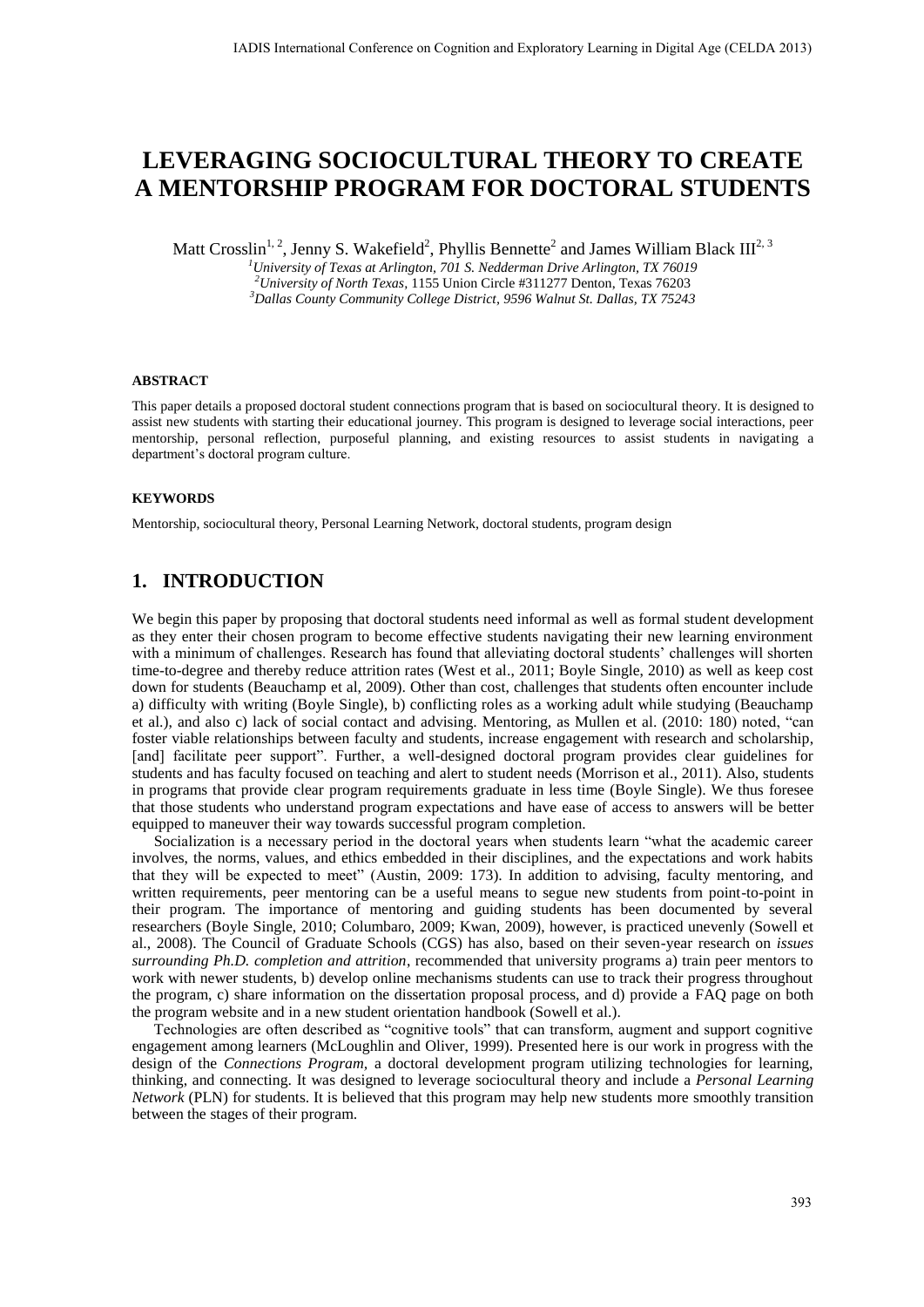### **1.1 Theoretical Framework**

Social constructivism recognizes that knowledge is a social product constructed through discourse – a give and take of validity claims within cultural and historical communities – where the resulting product is what is agreed on as constituting truth (Prawat and Floden, 1994). Vygotsky, a noted psychologist, is recognized as the founder of what is known as sociocultural theory (SCT) (Holbrook, 1999). In particular, Vygotsky studied human consciousness as well as how socially mediated communicative acts and interactions lead to development of thinking and construction of meaning. SCT takes into account the cultural and historical aspect of learning and meaning making in a social context. As such, the theory promotes the idea that education should be engaged with "not just (…) theories of instruction, but with learning to learn, developing skills and strategies to continue to learn, with making learning experiences meaningful and relevant to the individual, with developing and growing as a whole person" (Williams and Burden, as cited in Turuk, 2008: 247). In many ways, the theory challenges today's traditional teaching methods that build on student regurgitation of teacher disseminated knowledge (Hausfather, 1996).

Sociocultural theory, as noted by Holbrook (1999), includes (and is here exemplified within the doctoral program context):

*Social interaction within the cultural context*. For example, students new to a doctoral program need social interactions such as language to learn and develop the necessary skills for synthesizing new information pertinent to their degree program. When they are forming *circles of learning* with faculty, with other new students, and with more experienced peers, new students may discuss how to fulfill the culturally set norms of the program. This enculturation may include: learning what it means to be a doctoral student, program requirements, how to conduct research, and so forth. Additionally and ideally, new students should strive to quickly establish a *Personal Learning Network* (PLN) for continued social interactions throughout their time in the program. The PLN is described in detail later in this paper.

*Interacting with the more knowledgeable other.* In order to capitalize on the experiences and knowledge of more seasoned doctoral students in the program and build new knowledge blocks, new students are assigned peer mentors. These individuals are often referred to as *more knowledgeable others* (MKOs). Seen from this perspective, new doctoral students may benefit from this mentoring relationship because the mentor has been in the program longer and knows the culture and procedures of the program. Piskurich (2006) described the advantages and disadvantages of mentoring and noted the importance of finding mentors with the right skill set so that learners may truly benefit. That is to say, the interaction between mentor and mentee is only helpful at advancing the mentees' cognitive skills, when the cognitive distance between the mentee and mentor is bridgeable. Piskurich further noted concerns and limitations with mentoring programs that should be taken into consideration when developing such programming. These, he said, included them being time-consuming, costly, difficult because of the availability of subject matter experts, and as interfering with other activities.

*The zone of proximal development* defines the bridgeable gap between what an individual is capable of learning independently and what an individual is capable of learning through social interaction with MKOs (Vygotsky, 1978). Using a doctoral program as an example, mentors may provide scaffolding by providing missing information or clarifying procedures about how to submit papers for conferences or how to prepare a portfolio. However, if the gap is too great or miscalculated, then the interaction does not benefit either student. As such, the exchange must help the mentees bridge what they do not already know.

## **2. PROGRAM DESIGN**

#### **2.1 The Connections Program**

The instructional design presented here provides one possible solution for acculturating doctoral students in a mentoring program. The Connections Program discussed is designed to help new students form relationships with fellow students and faculty in their degree program. This is done in order to help novice students learn from their mentor's experiences, receive help and mentorship with planning their degree completion, and to help them leverage social and cultural interactions to form a PLN that can continue beyond the completion of the Connections Program.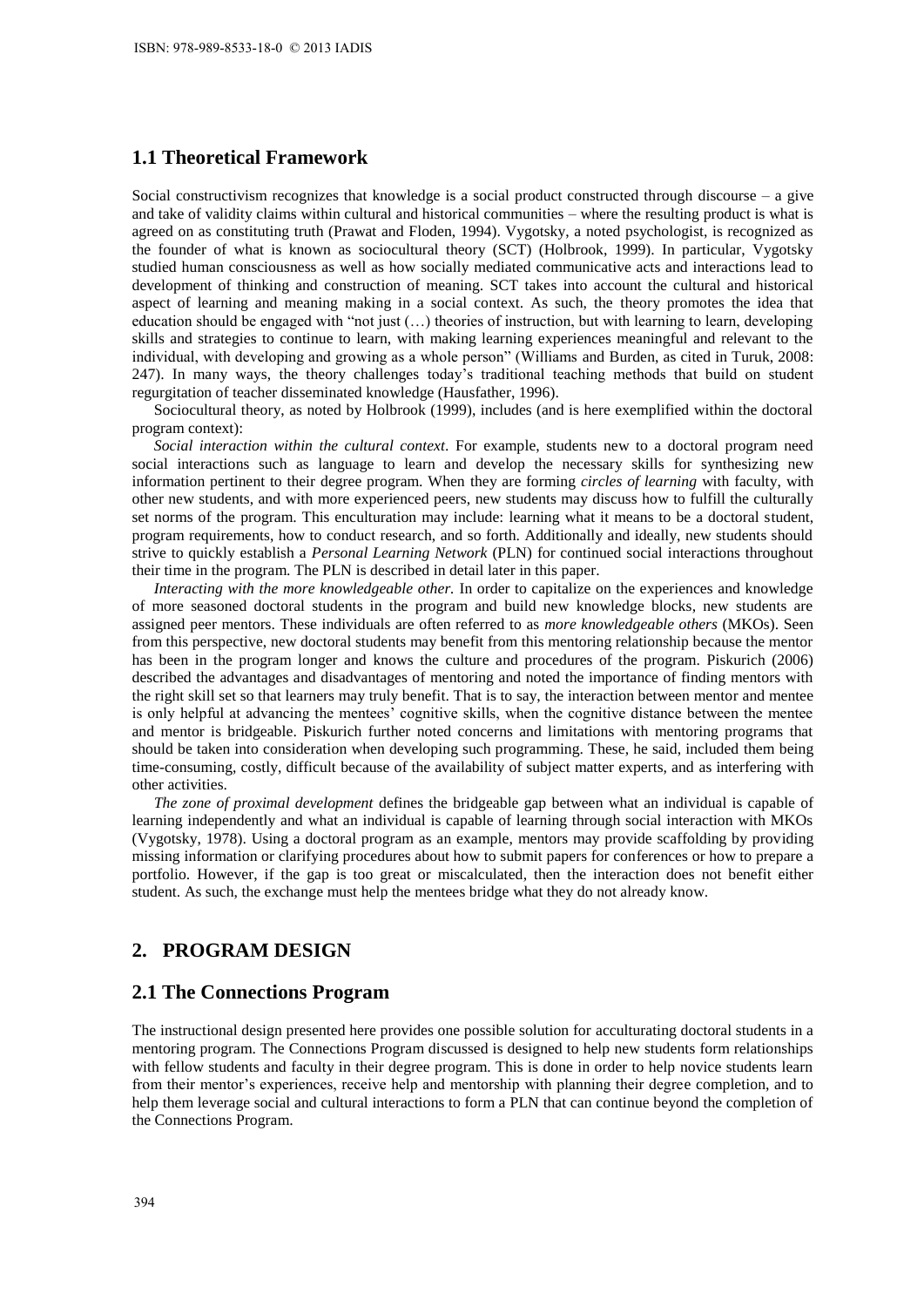The Connections Program (Figure 1) will introduce students to the doctoral program through three main components: 1) a learning management organization hosted in Blackboard, 2) reflection on a blogging platform such as WordPress, and 3) an individualized network of learning resources and people also known as a Personal Learning Network. The Blackboard Organization is a container space similar to a course, however, not tied to only students and certain dates. This space will hold student resources and activities such as a mandatory Survival Basics Module for new students that pulls together into one place many of the disparate information sources about the program.



Figure 1. Overview of the Components of the Connections.

#### **2.2 The Personal Learning Network (PLN)**

The PLN should afford new doctoral students the opportunity to connect with other new and existing students as well as with faculty. This network consists of peer mentors with program experience who also moderate department social media, other students with similar research interests, university staff, and any other resources that students utilize when learning. This mentoring network, together with the Blackboard Organization, should help new students discover both explicit expectations and unwritten norms regarding what is expected from them as new doctoral students, as well as with completing the mandatory activities of the Connections Program. Necessarily, the PLN requires buy-in from new students and more experienced students. In their role as social media moderators, peer mentors will act as guides that facilitate connections between new and existing students. Therefore, part of their role will include sharing information about newcomers, welcoming them to the community, and leveraging them into the research environment.

When establishing this mentoring system, peer mentors will be identified by the university and/or academic department to be trained and rewarded for their PLN participation. Such rewards need not necessarily be monetary, but can potentially be something with other value. This may be the inclusion of the mentoring activity as an artifact in the student portfolio that showcases their personal growth in assisting others. In their peer mentor capacity, mentors will share their experiences with navigating the degree program and serve as guides within the Connections.

New students will be expected to utilize their PLN for evaluation of the products they are required to complete within the program. These may include surveys, blogs, degree plan, and program success plan. The expectation is that implementation of these products will not increase the workload of the faculty advisor, but instead should naturally improve communications with students by adding additional insight into their progress in the doctoral program. Blogging is expected to help students start writing academically and professionally. This should help build important reflection and writing skills.

## **2.3 Using SCT to Create the Connections Program**

The goal of the Connections Program is to provide vital resource connections that help new students successfully navigate their degree program to completion. The elicitation, promotion, and facilitation of sociocultural experiences are at the heart of the training.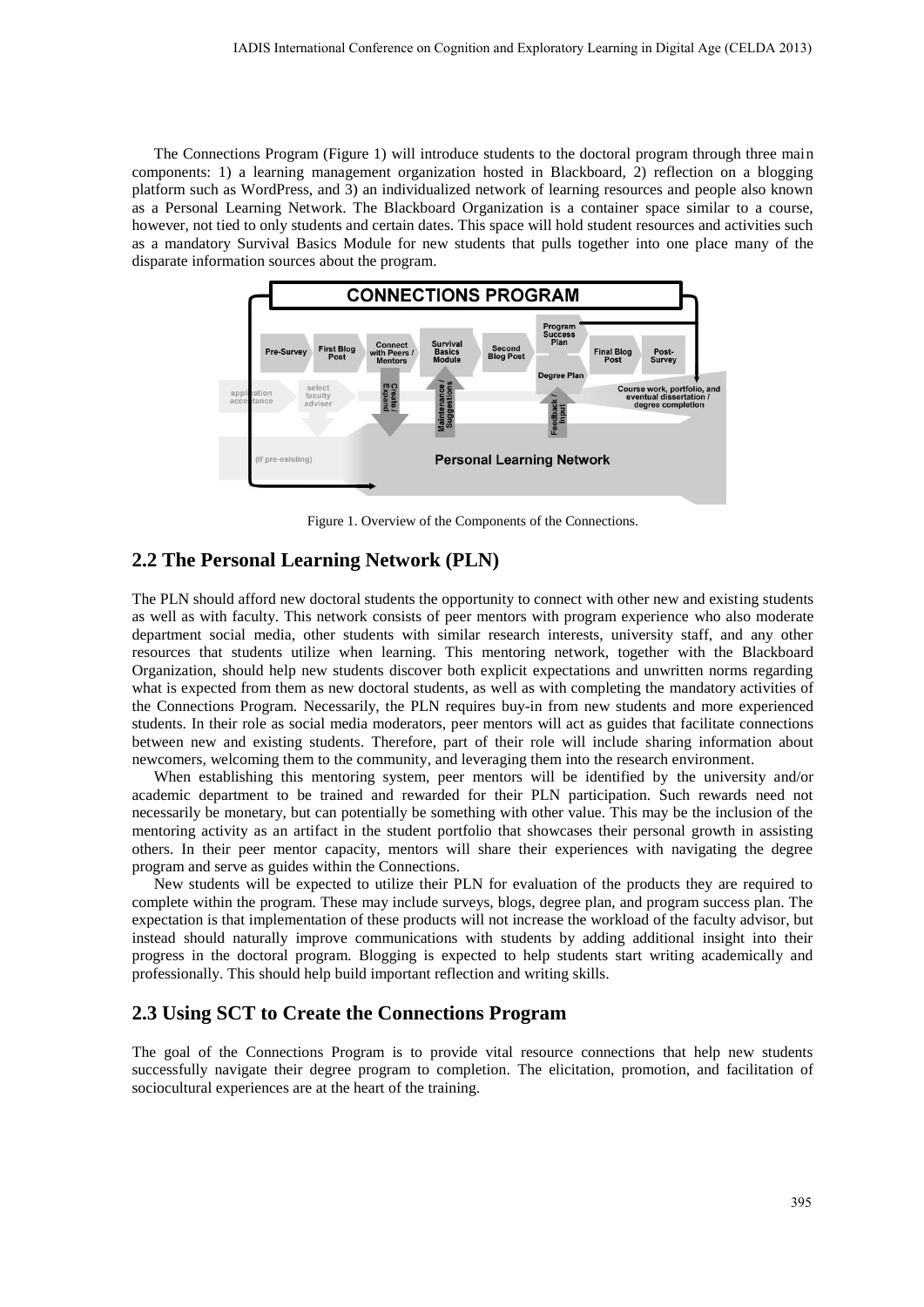By helping new students find answers to their various "How do I...and when do I...." program questions, peer-mentor relationships should be promoted with the expectation of capitalizing on seasoned students' prior program experiences. This is expected to aid in addressing new students' zone of proximal development. Additionally, this should allow a virtual program culture to be further cultivated using the Blackboard Organization in conjunction with social media tools (Facebook, LinkedIn, Twitter, etc.).

#### **2.4 Learning Expectations and Assessment**

After successfully completing the Connections Program, students will have completed their Degree Plan and Program Success Plan as well as have formed a PLN to support their work in the program. Students will be expected to interact with peer mentors and faculty advisers by receiving feedback for improvement on these products, reflecting on the program process by writing blog entries, completing a self-paced Survival Basics Module, interacting with their PLN, and completing program surveys (Figure 2). They should acquire the skills needed to understand various aspects of their degree program, expand their role as members of the learning community, and utilize their PLN to aid their success in their degree program. Quantitative data will be collected through pre/post attitudinal surveys to measure to what degree the student is aware of the resources. In addition, work completed in this program will be integrated into the student's doctoral portfolio, which will be used to evaluate the student's overall success in the program once coursework is complete.

| 01) Pre-Program Attitudinal Survey                               |      |               |            |
|------------------------------------------------------------------|------|---------------|------------|
| 02) Connect with peer mentors to begin the creation of a PLN     | Peer |               | <b>PLN</b> |
| 03) Completion of a self-paced Survival Basics Module            | Peer |               | <b>PLN</b> |
| 04) Creation of a departmental Degree Plan                       |      | <b>Rubric</b> |            |
| 05) Revise Degree Plan                                           | Peer |               | <b>PLN</b> |
| 06) Creation of a Program Success Plan                           |      | <b>Rubric</b> |            |
| 07) Revise Program Success Plan                                  | Peer |               | <b>PLN</b> |
| 08) Final submission of Degree Plan and Program Success Plan     |      |               |            |
| 09) Reflect over the process of connecting by writing blog posts |      | <b>Rubric</b> |            |
| 10) Post-Program Attitudinal Survey                              |      |               |            |

Peer - Peer mentors provide feedbak and input

Figure 2. Overview of the Ten Activities of the Program

## **3. CONCLUSION**

The work in progress presented in this paper is designed to alleviate some challenges that new doctoral students often experience at the beginning of the doctoral program. Veteran students should have many ideas and suggestions for new students on surviving the initial semesters of a doctoral program. Connecting new doctoral students with more experienced peer mentors in formal and informal settings may assist the transfer of knowledge from experienced students to newer ones. Additionally, creating a culture of connection and knowledge-sharing may improve the overall atmosphere of a program. Not every student will find this social model of sharing knowledge to their liking, as embracing connections may depend on individual student buy-in. Any department that implements a program such as this will need to adjust the process as needed until they get the right fit for their specific student population. While it may be argued that the social connections described in this paper already occur in degree programs on an informal basis, the novelty of this idea comes from formalizing the acculturation process to create connections with faculty and mentor facilitations. The integration of students' formal learning with an informal PLN opens up the possibility of creating an atmosphere of learning and support from which all students may benefit.